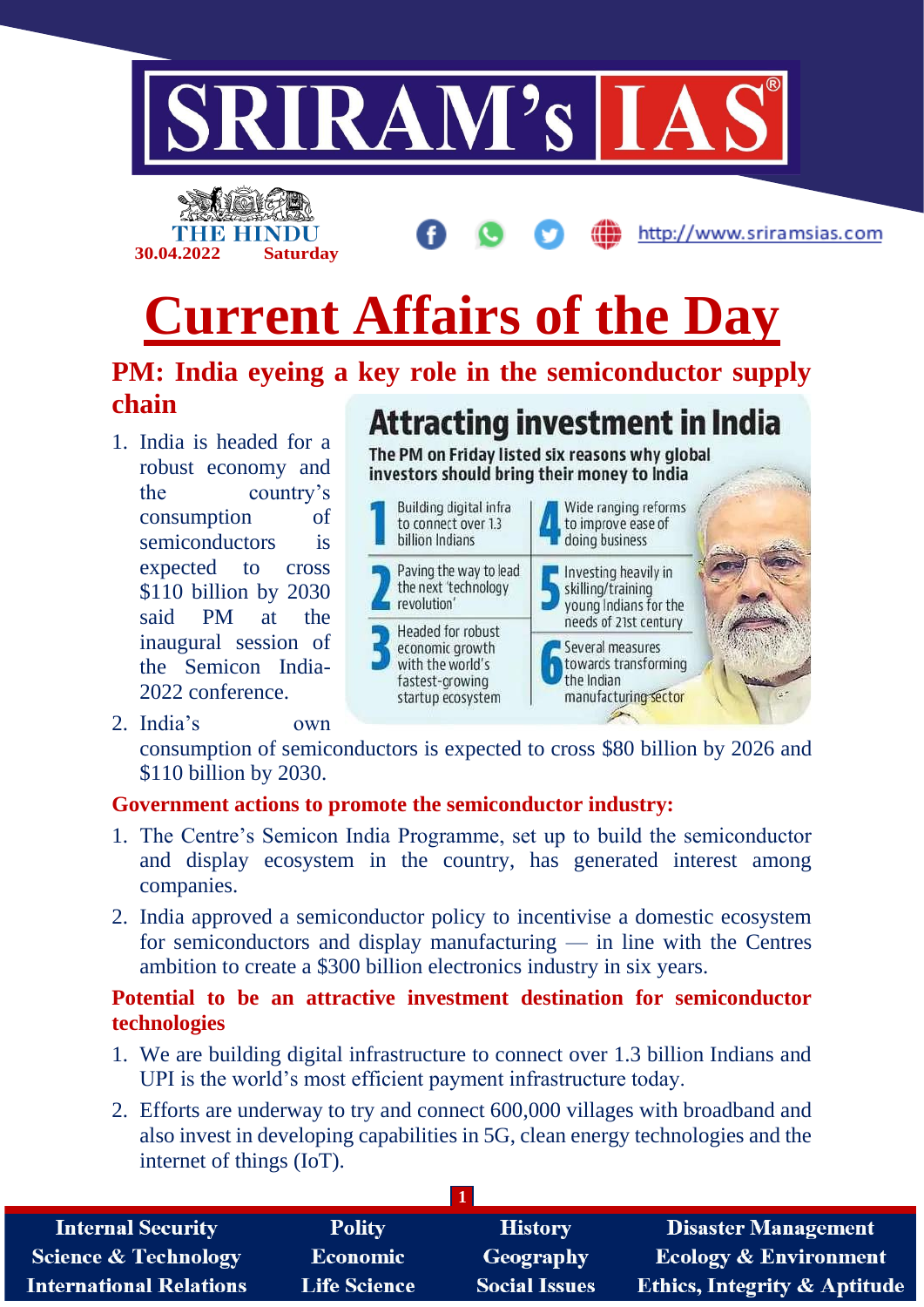

3. India is headed for robust economic growth with the world's fastest-growing startup ecosystem.

**30.04.2022 Saturday**

- 4. India has undertaken wide-ranging reforms for improving the ease of doing business in the country. Such as the abolition of more than 25,000 compliances, a push towards auto-renewal of licenses, transparency and speed in regulatory framework via digitisation, and one of the most favourable taxation structures in the world.
- 5. The country is investing heavily in skilling and training young Indians for the needs of the 21st century. We have an exceptional semiconductor design talent pool which makes up to 20% of the world's semiconductor design engineers… Almost all of the top 25 semiconductor design companies have their design or Research and Development centres in our country.
- 6. It (semiconductor industry) is huge and so the government is willing to invest ₹70,000 crores to get this started.

## **'Economy may take till FY35 to overcome COVID-19 losses'**

- 1. The Indian economy may take more than a decade to overcome the losses caused by the outbreak of the COVID-19 pandemic, according to the Reserve Bank of India's (RBI) Report on Currency and Finance (RCF).
- 2. The pandemic is a watershed moment and the structural changes catalysed by the pandemic can potentially alter the growth trajectory in the medium term.
- 3. As per the RCF, a feasible range of medium-term steady GDP growth in India works out to 6.5%-8.5%, consistent with the blueprint of reforms and 'timely rebalancing of monetary and fiscal policies will likely be the first step in this journey.
- 4. The authors also said price stability was a necessary precondition for strong and sustainable growth.

| <b>Internal Security</b>        | <b>Polity</b>       | <b>History</b>       | <b>Disaster Management</b>              |  |  |
|---------------------------------|---------------------|----------------------|-----------------------------------------|--|--|
| <b>Science &amp; Technology</b> | <b>Economic</b>     | Geography            | <b>Ecology &amp; Environment</b>        |  |  |
| <b>International Relations</b>  | <b>Life Science</b> | <b>Social Issues</b> | <b>Ethics, Integrity &amp; Aptitude</b> |  |  |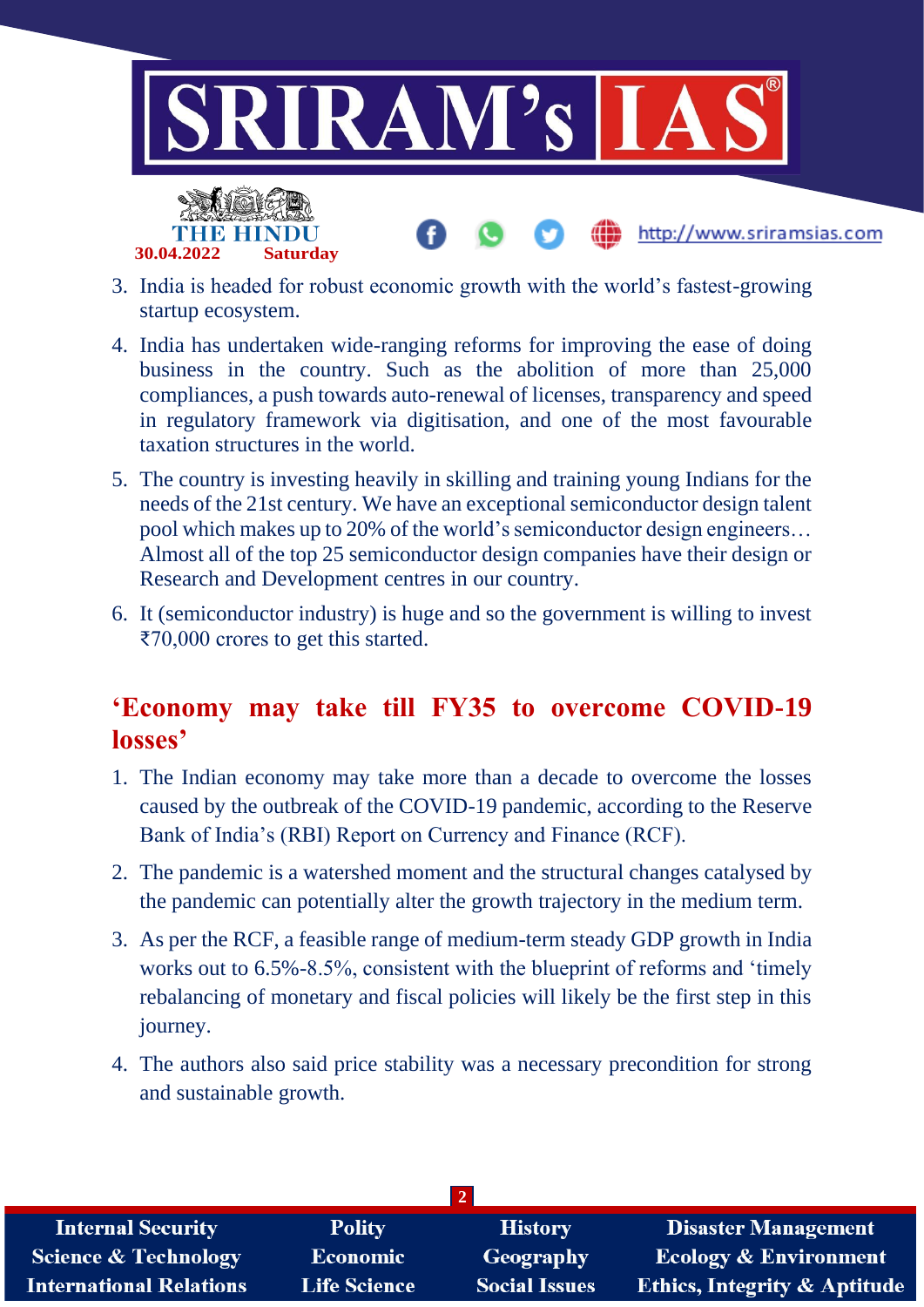

## **What a global funder can learn from the grassroots**

To support vulnerable communities to recover from the pandemic, solutions need to be designed with the participation of members of these affected groups.

### **War against extreme poverty disrupted:**

**30.04.2022 Saturday**

- 1. Before Covid-19 erupted, poverty was declining across the world. A Brookings Institution study showed that extreme poverty, defined as those living in households spending less than \$1.90 per person per day in terms of purchasing power parity, had fallen from 1.9 billion people (1990) to 648 million (2019).
- 2. The pandemic, however, disrupted this trend. In India, the first wave led to the loss of millions of jobs and resulted in an increase in impoverished families.
- 3. The Centre for Sustainable Employment (Azim Premji University)'s The State of Working India Report, 2021, estimated that the pandemic pushed 230 million Indians below the poverty line.
- 4. Though the last few months witnessed an uptick in the employment rate, the total number of employed individuals is still lower than the pre-Covid-19 levels, as per data from the Centre for Monitoring Indian Economy.

### **Two main reasons for vulnerability:**

- 1. Existing inequalities in household incomes
- 2. Unequal access to social protection measures

### **Way Forward:**

- 1. Solutions had to be designed with the participation and contribution of members of these affected groups.
- 2. The CSOs we supported work in close partnership with local institutions of governance such as gram panchayats and municipal wards, community leaders and government health functionaries such as Accredited Social Health Activists (ASHA) and Auxiliary Nursing Midwifery (ANM) workers and village health committees.
- 3. Coupled with a strong field presence, CSOs were involved in a range of activities such as providing emergency rations and medical supplies and

| <b>Internal Security</b>        | <b>Polity</b>       | <b>History</b>       | <b>Disaster Management</b>              |
|---------------------------------|---------------------|----------------------|-----------------------------------------|
| <b>Science &amp; Technology</b> | <b>Economic</b>     | <b>Geography</b>     | <b>Ecology &amp; Environment</b>        |
| <b>International Relations</b>  | <b>Life Science</b> | <b>Social Issues</b> | <b>Ethics, Integrity &amp; Aptitude</b> |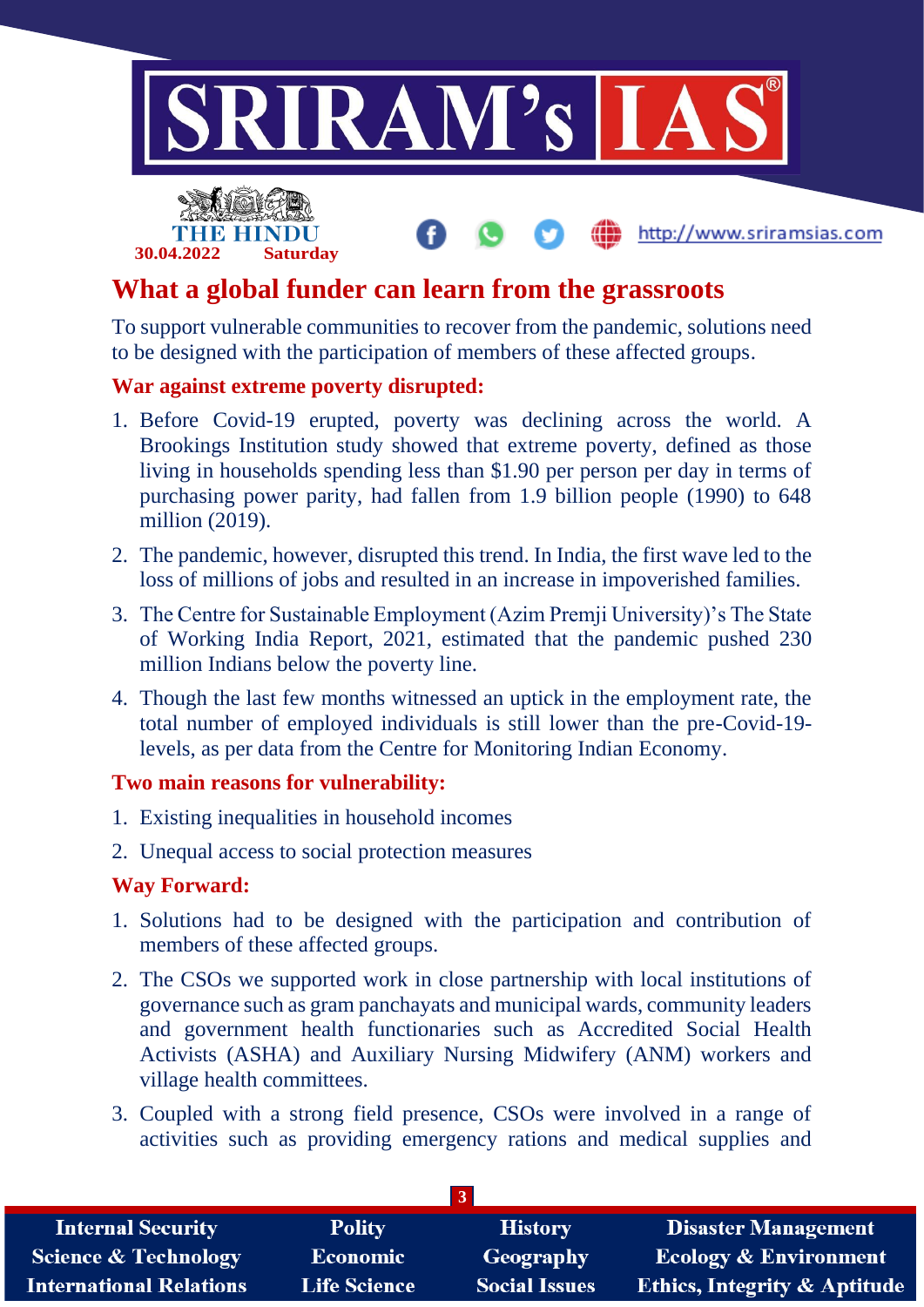



promoting livelihood-generation activities such as subsistence farming, cattle rearing and micro-entrepreneurship

- 4. They also undertook activities that led to easier access to existing governmentfunded social protection schemes such as helping households organise their personal identification documents to claim benefits from welfare schemes.
- 5. In addition, CSOs such as **Jan Sahas** worked with a network of other CSOs to provide safe, secure, and sustainable internal migration of labour.
- 6. It studied movement patterns of major migrant communities and in partnership with local CSOs across these tracks, jointly decided on a menu of offerings to migrant families, including food, shelter, medical help and other basic requirements on a running basis.



**4**

**Internal Security Science & Technology International Relations** 

**Polity Economic Life Science** 

**History** Geography **Social Issues** 

**Disaster Management Ecology & Environment Ethics, Integrity & Aptitude** 

http://www.sriramsias.com